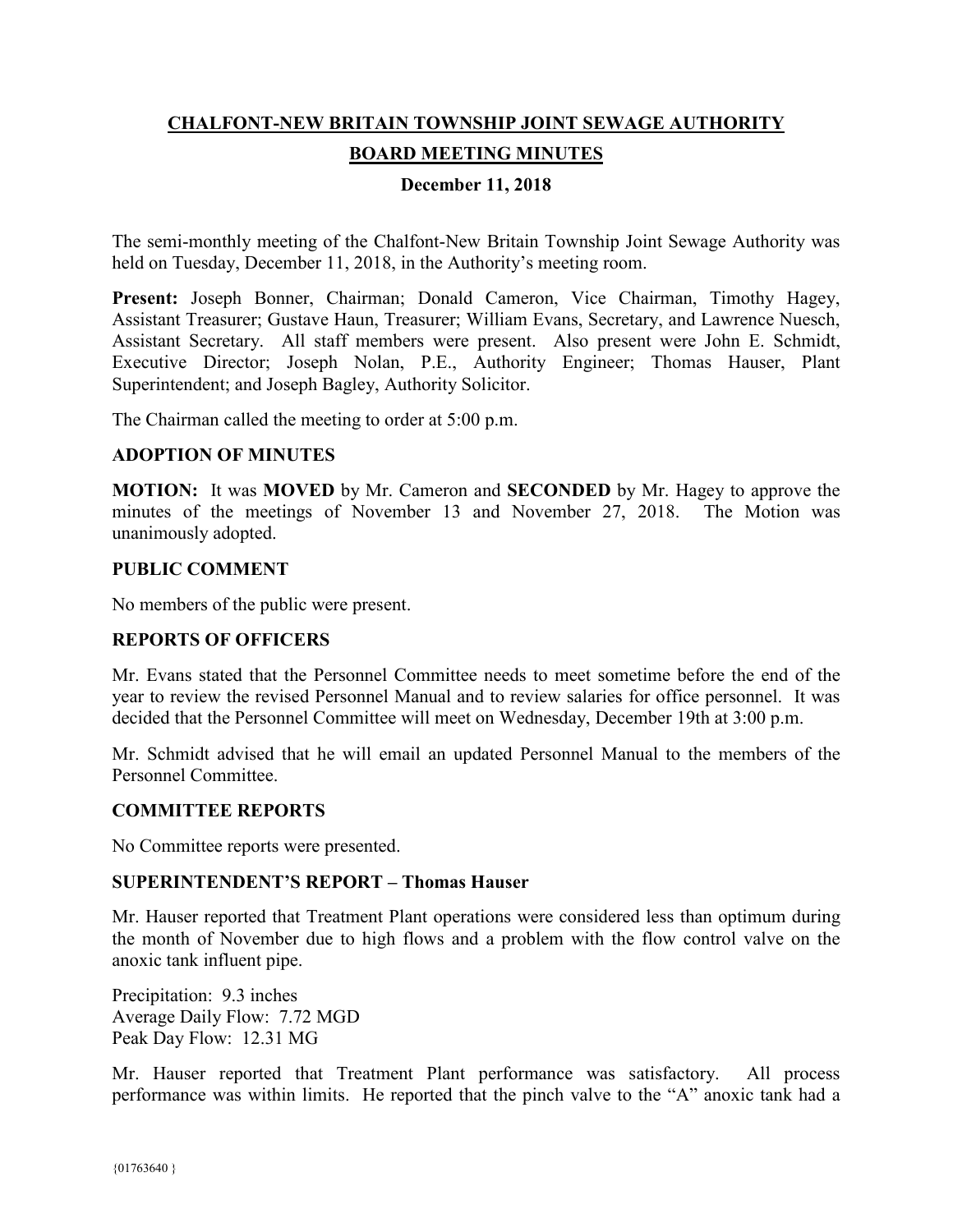problem, when it was noticed that more flow than usual was spilling into the equalization basins. The TV truck was utilized to investigate and it was discovered that the pinch valve was not opening completely. CKS was notified and repair work is scheduled to begin tomorrow at 7:00 a.m. Personnel continued to work through the dryer process issues, discovering the "fuzzy controller" is failing. BSI had a used one which was installed and operations improved. Mr. Hauser remarked that there is still something in the program causing a problem.

The Authority hauled 4 months of dried sludge to a farm to be applied with blending. Mr. Hauser discussed some issues encountered when storing large quantities of biosolids on a single pile without moving it around and the resulting heat buildup.

In the collection system, there was televising of lines, inspection hours for the Mode Transportation Project, preparation work for the plant paving project, some landscaping projects at the plant were completed, manholes were prepared ahead of the paving contractor at the plant and a drawdown test for all 6 collection system pump stations was completed.

A Board Member asked a question about a particular property at Skyline Drive where a complaint was received that sewage backed up into a vent pipe. When an employee went to investigate the complaint, the trap was empty and the vent was observed to be clear. Mr. Hauser mentioned that this property had a problem before and it has been years since there was a repeat. The inquiry received by Mr. Cameron was on Sunday. Mr. Schmidt will have Rich Heverly check it again.

## **EXECUTIVE DIRECTOR'S REPORT – John E. Schmidt**

Mr. Schmidt mentioned that pay sheets have been distributed. He reported that he has received 2 direct deposit forms from Board members so far. He reminded the Board that the holiday party is scheduled for Thursday, January 10, 2019. There is no second meeting scheduled in the month of December. The Reorganization Meeting will be on January 8, 2019.

## **ENGINEER'S REPORT – Joseph Nolan, P.E.**

Mr. Nolan presented final pay estimates for the Electrical Contractor and the General Construction contractor for Phase III. The requisitions to be presented include 2 change orders for extra concrete work and for the grit chamber previously discussed and approved by the Board. Change Order No. 4 for the General Contractor amounts to \$50,209.52 and includes \$10,000 in credits from the contractor.

**MOTION:** It was **MOVED** by Mr. Cameron and **SECONDED** by Mr. Nuesh to approve Change Order No. 4 for the general contactor. The Motion was unanimously adopted.

Mr. Nolan next presented Change Order No. 7 which includes troubleshooting of the electrical system in Phase III and BSI helping Mr. Hauser straighten out a few things left over from the last contract (Thomas Controls). The net of Change Order No. 7 is \$10,290.00.

**MOTION:** It was **MOVED** by Mr. Hagey and **SECONDED** by Mr. Evans to approve Change Order No. 7 for the Electrical Contractor. The Motion was unanimously adopted.

Pay estimate No. 25 for the General Contractor (LBI) amounts to \$127,486.82. The final pay estimate for the Electrical Contractor (BSI) amounts to \$32,426.58 .